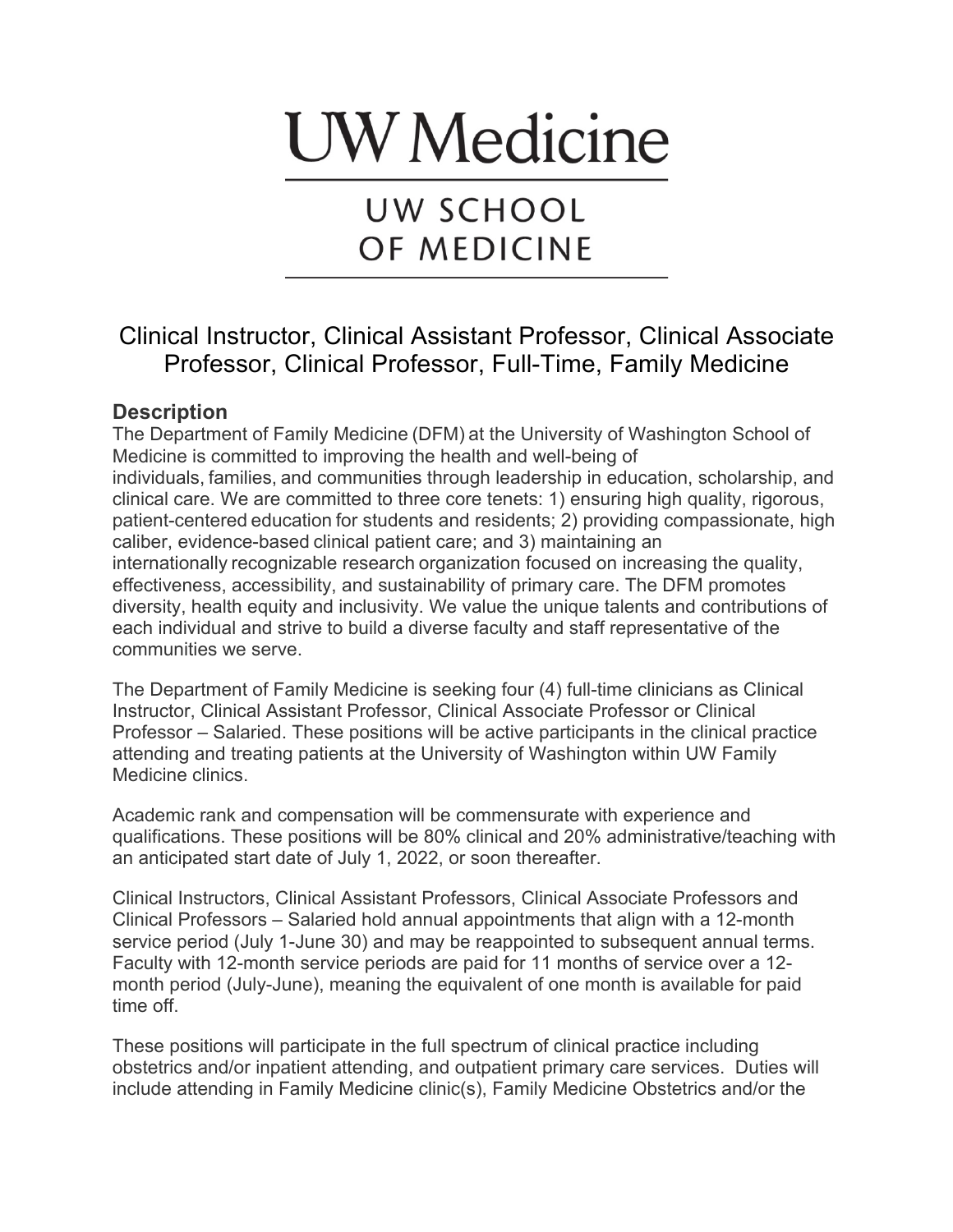Family Medicine Inpatient Service, as well as teaching and participating in departmental administrative duties. Attending on all services includes a teaching component with our Family Medicine residents, fellows and medical students. Research and scholarship are important parts of our regular faculty positions and collaboration, and teamwork are valued by all of our faculty. The Chair or residency Program Director may assign other duties.

University of Washington faculty engage in teaching, research, and service.

#### **Reporting**

These positions will report to the Vice-Chair of Clinical Programs and the Program Director for the UW Family Medicine Residency.

#### **Qualifications**

- MD, DO or other doctoral terminal degree (or foreign equivalent) in a relevant field
- § Board certified by the American Board of Family Medicine
- Obstetrics fellowship training or one year of obstetrics clinical experience
- § Positive factors for consideration include, but are not limited to, experience with or demonstrated commitment to Diversity, Equity and Inclusion (DEI)
- Must hold or be eligible for Washington State medical license
- Two years of practice-based patient care experience in broad spectrum family medicine is required

#### **Application Instructions**

Interested applicants should apply with a letter of interest, curriculum vitae, contact information for at least two references and a statement of past and planned contributions to diversity, equity, and inclusion (i.e., diversity statement) at https://apply.interfolio.com/105484

Informal inquiries can be directed to Dave Evans at evansd9@uw.edu

#### **Equal Employment Opportunity Statement**

University of Washington is an affirmative action and equal opportunity employer. All qualified applicants will receive consideration for employment without regard to race, color, creed, religion, national origin, sex, sexual orientation, marital status, pregnancy, genetic information, gender identity or expression, age, disability, or protected veteran status.

#### **Commitment to Diversity**

The University of Washington is committed to building diversity among its faculty, librarian, staff, and student communities, and articulates that commitment in the UW Diversity Blueprint (http://www.washington.edu/diversity/diversity-blueprint/). Additionally, the University's Faculty Code recognizes faculty efforts in research, teaching and/or service that address diversity and equal opportunity as important